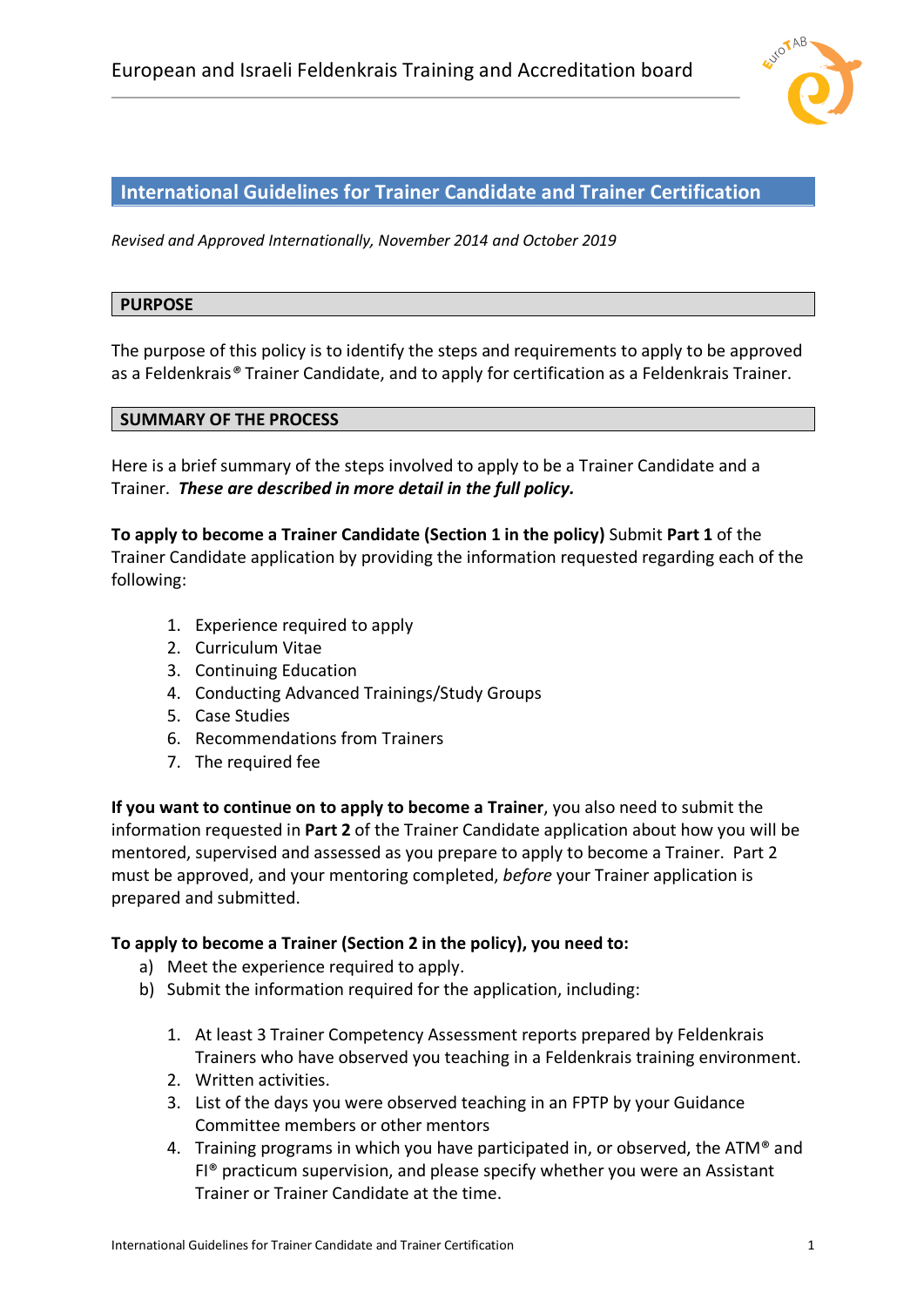

- 5. Updated Curriculum Vitae.
- 6. Proof of current Feldenkrais Guild/Association membership
- 7. A statement that you have maintained your own Feldenkrais professional practice
- 8. The required fee.

# **"Fast Track" option for highly experienced Assistant Trainers (Section 3 in the policy):**

If you are an Assistant Trainer with *a minimum of 8 years as an Assistant Trainer and a minimum of 500 days working as an Assistant Trainer in accredited FPTPs,* you can use the expedited process described in Section 3 for your Trainer Candidate and Trainer applications.

# **The process for reviewing your application:**

For Trainer Candidate and Trainer applications, submit your application to the TAB for your region. This TAB will coordinate the review process for your application (*see the policy for more details*). The TABs may request additional information if needed to complete the review of an application. Once a decision is reached, your TAB will communicate the decision to you.

## **Exceptions to the Policy**

An exception may be considered to any requirement by submitting your request with detailed rationale to the TABs.

# **SECTION ONE: TRAINER CANDIDATE APPLICATION PROCESS**

A Trainer Candidate may teach in accredited Feldenkrais Professional Training Programs ("FPTP") as outlined in the Training Accreditation Guidelines.

Once you become a Trainer Candidate, you may continue to be a Trainer Candidate for as long as you maintain your certification requirements and renewal requirements.

A Trainer Candidate who has completed Part 2 of the Trainer Candidate application process may continue on to apply to become a Trainer.

### **TRAINER CANDIDATE APPLICATION - PART 1**

*All Trainer Candidate applicants need to submit the information outlined in Part 1.*

**1. Experience required to apply to become a Trainer Candidate** – Describe, in detail, your relevant experience since becoming an Assistant Trainer.

### **Experience required to apply:**

- a) Be an Assistant Trainer for a minimum of 3 years, AND
- b) Worked as an Assistant Trainer for a minimum of 120 days in an accredited FPTP. It is recommended to have:
	- i. experience in each of the 4 years of the training program; and
	- ii. experience in more than one training program.

Please provide a detailed list of the above including dates, number of days, and name of the FPTP.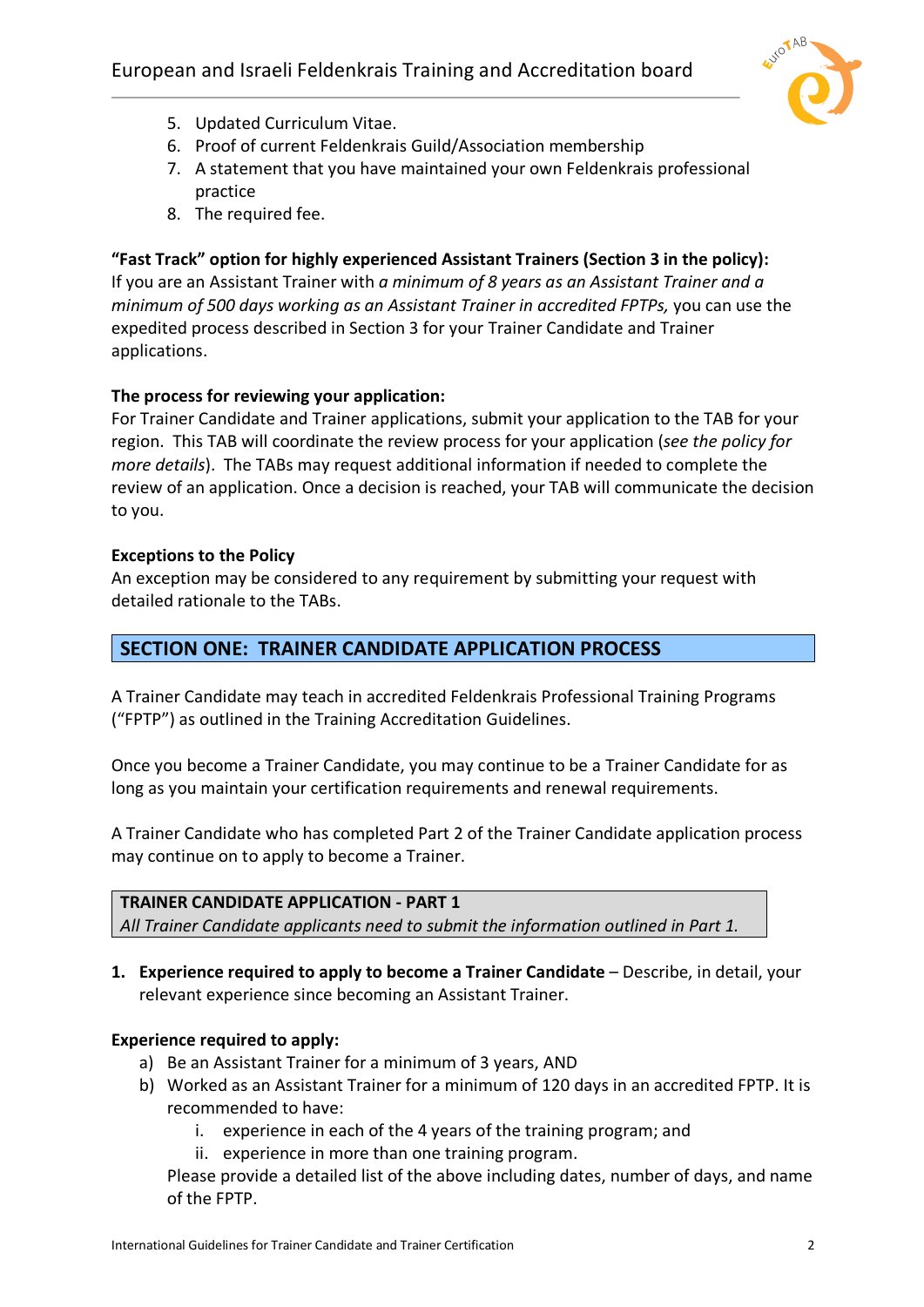

**If you meet these requirements, please continue to #2, below.** 

**In case you don't have 120 days of experience as an Assistant Trainer in an accredited FPTP, you may replace up to 20 days with other relevant activities.**

### **Examples of other relevant experiences that the TAB will consider are provided below.**

If you are including other experiences, describe them in detail and how they are a relevant alternative. The TABs will be looking for an overall profile of experiences you have had that are relevant to developing your ability to teach in FPTPs. You need to have been observed teaching ATM and FI by a Trainer (ideally more than one) and to have received ongoing feedback as you integrate your new skills. This can happen in the context of a training program, or in other educational situations.

## **Examples of other relevant experiences:**

- a) Experience in trainings other than that your initial training. It is recommended that you be exposed to a variety of trainers, teaching styles and training settings. Examples of experience in trainings could include:
	- i. Work as an Assistant Trainer for a minimum of 10 days of each year of a FPTP. (The years can be from different trainings and with different Educational Directors.)
	- ii. Be involved in an FPTP with the consent and support of the Educational Director as part of the education team without being formally there as an Assistant Trainer, in order to become aware of the overall educational process. Provide a letter from the Educational Director confirming your involvement and attendance.
	- iii. Participate in a training giving FIs.
	- iv. Attendance and exposure to trainings as a visiting practitioner, while not sufficient by itself, will be considered in your overall profile.
- b) It is highly recommended that you have participated in additional experiences that provide you with mentoring from senior practitioners or members of the training community. Examples could include:
	- i. Teach two weeks of Amherst including one week of Year 1 and one week of Year 2, or two weeks of San Francisco materials from two different years, under supervision of a Trainer.
		- This could occur as part of a training, or in the practitioner community (e.g. as a study group).
		- "Supervision" by the Trainer means providing observation, review and support as worked out between you and the Trainer, which may include live or video off-site digital observation.
		- Include a letter by the supervising Trainer confirming that this occurred.
	- ii. Give FI or ATM lessons to Trainers, Assistant Trainers and/or training staff who provide feedback.
	- iii. Participate in trainings for Assistant Trainers.
	- iv. Lead or assist with make up sessions or review days for training programs.
	- v. Study in depth the trainings and Functional Integration® lessons of Moshe Feldenkrais, ideally in a mentoring or study group situation.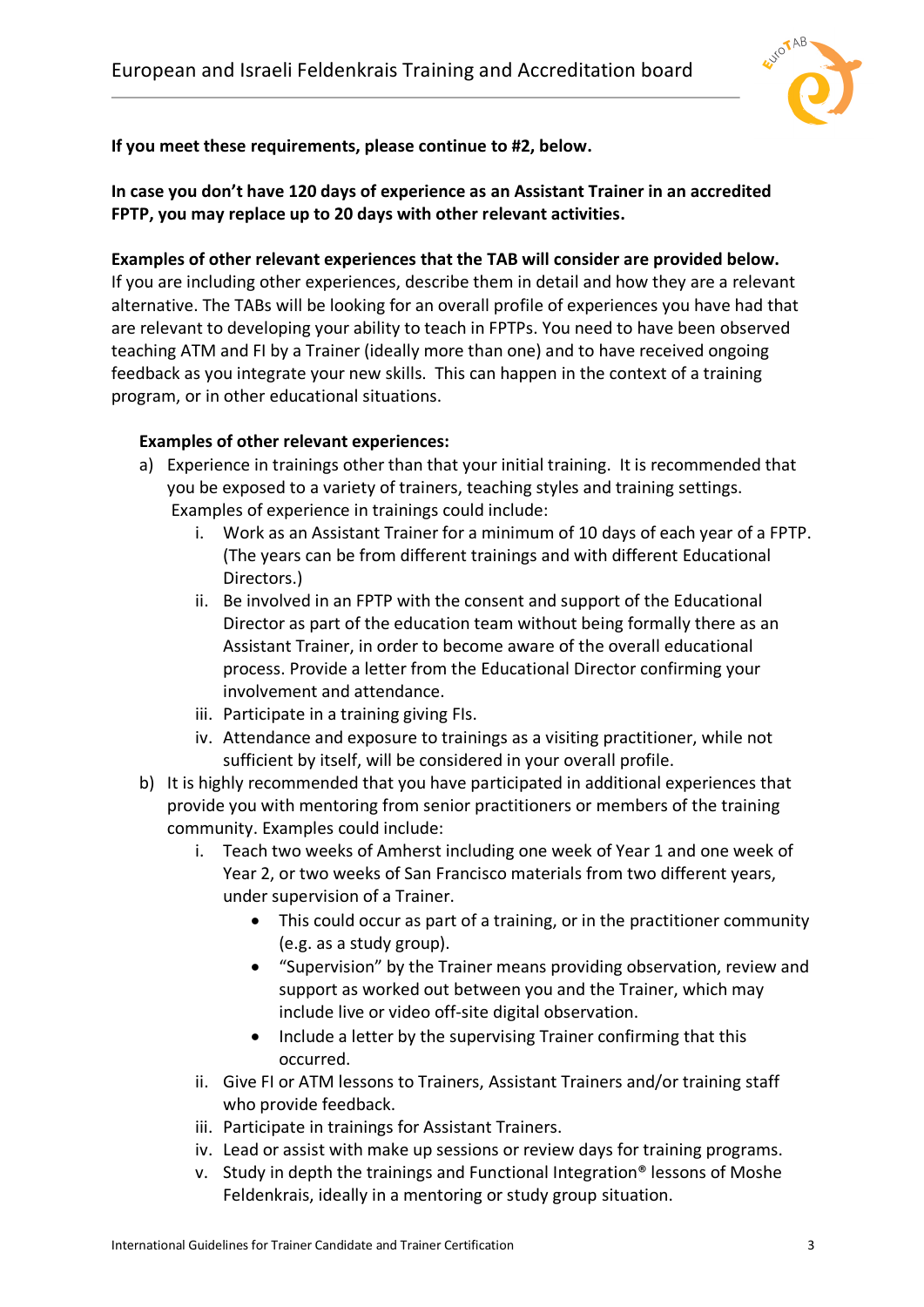# European and Israeli Feldenkrais Training and Accreditation board



- c) Other kinds of experience that directly relate to your development as a teacher of teachers. For example:
	- i. Teach in-depth multi-day public workshops (beyond simply ATM classes)
	- ii. Lead and/or participate in study groups
	- iii. Teach multi-day advanced trainings for Feldenkrais practitioners
	- iv. Make presentations to specific organizations and professional groups
	- v. Apply the Feldenkrais Method in other professional setting such as dancing, sport, theatre, music, physical therapy, etc.
- **2. Curriculum Vitae –** include an updated Curriculum Vitae, including any study in adjunct fields since becoming an Assistant Trainer.
- **3. Continuing Education** You must have attended at least 100 hours of advanced training, workshops, and/or practitioner study groups in the Feldenkrais Method since becoming an Assistant Trainer. These may also include Master Classes and/or Assistant Trainer Academy. List dates, with whom studied, subjects covered, etc.
- **4. Conducting Advanced Trainings/Study Groups** You must have given and/or taught at least 75 hours of advanced training, workshops at regional or annual *Feldenkrais*® conferences, and/or study groups for trainees or practitioners in the Feldenkrais Method since becoming an Assistant Trainer.
	- a) List dates, nature of the event, topic, etc.
	- b) Include a concise written description of the focus and planning of at least 3 days (15 hours) of actual teaching experience you have done.
	- c) Include a description of the relationship between the presentations of theory, ATM and FI elements in the curriculum of the three days (15 hours).
	- d) reflect on what you learned, challenges you faced, and the abilities you gained through this experience.
- **5. Case Studies**  Submit two case studies of your work since becoming an Assistant Trainer:
	- a) Include one case study of a series of lessons over time with one person *(Recommended length: 2-5 pages written, or a video of up to 45 minutes)*
	- b) Include one case study of a demonstration FI lesson done in front of other people where you demonstrate your ability to comment on what you are doing, either while you are doing it, or afterwards, or both. Clearly demonstrate and articulate your thinking and actions, to demonstrate your skill and understanding. *(Recommended length: 2-5 pages written, or a video of up to 45 minutes).*

For the single lesson, the case study can be written, or a video.

For the series of lessons, we encourage you to write. However, if you feel you can accurately capture and present what you did and your thinking over the series of lessons in one video that is edited to 45 minutes or less, then this may be an option for you.

If you submit a video, include some form of reflection related to the video you submit. This can be written, voice-over talking added to the video, or an additional video statement. Please address your thinking over the course of the session you present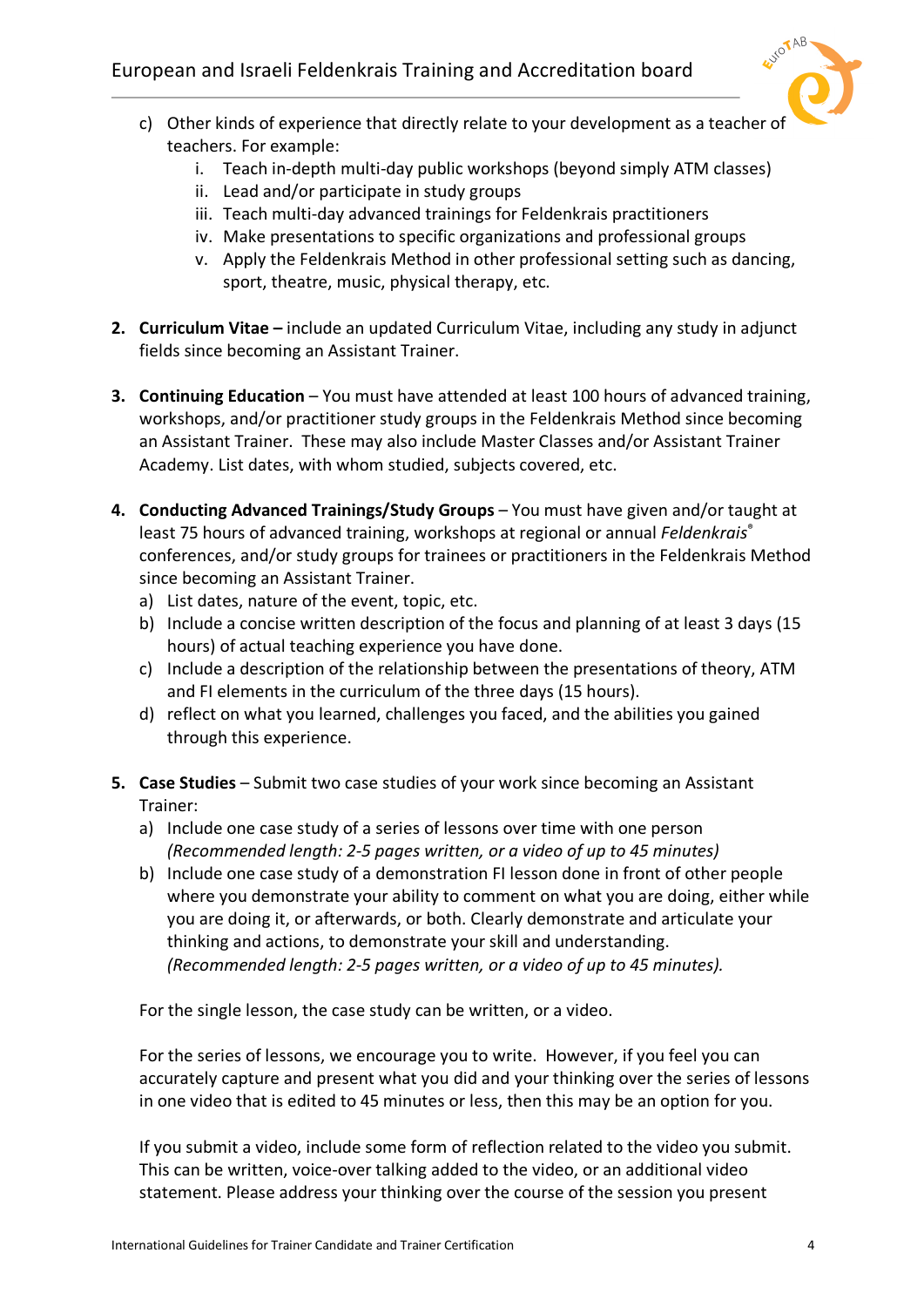

including what your ideas were at the start, what you noticed as you went along, and how that affected your thinking and the process as it developed.

- **6. Recommendations from Trainers –** Include written recommendations from at least 3 Feldenkrais Trainers who have seen you teach Feldenkrais practitioners or in an accredited Feldenkrais Training Program, stating that you are ready to be a Trainer Candidate.
- **7. The required fee.**

## **TRAINER CANDIDATE APPLICATION - PART 2**

*Only if you want to continue on from Trainer Candidate to apply to become a Trainer, do you need to submit the information outlined in Part 2.*

Part 2 can be submitted:

- a) EITHER at the same time as the initial Trainer Candidate application,
- b) OR separately at a later time, once you are already a Trainer Candidate.

Part 2 must be approved *before* your Trainer application is prepared and submitted.

The mentoring activities of the Guidance Committee or Alternative Way must be completed before applying for Trainer certification.

### **Mentoring**

The TABs recommend that you are mentored by a Guidance Committee as you prepare to become a Trainer (see option 1, below). This committee would guide you through the phase of fulfilling, demonstrating and assessing the Trainer competencies. You may propose to the TABs an alternative way to receive the mentoring, supervision and assessment you need during this process (see option 2, below).

# **Option 1: Mentoring with a Guidance Committee**

Submit for approval your proposed Guidance Committee of 3 TAB certified Trainers

- a. It is recommended to include Trainers who provide a variety of styles or ways of teaching the work
- b. It is recommended that at least one member of the Guidance Committee be a Trainer with at least 5 years of active experience teaching as a Trainer.
- c. If you are not able to get 3 Trainers for your Guidance Committee or you prefer to establish a Guidance Committee with 2 Trainers, you can make a case for consideration by the TAB.
- d. Guidance Committee members may not be family members or in a position to derive immediate financial benefit from you becoming a Trainer
- e. Not more than one Guidance Committee member can have a long term, direct financial business connection with you, such as joint financial interest in a training program.

**Option 2: Mentoring via an Alternative Way:** The TABs are open to considering alternative ways for preparing to become a Trainer that will provide you with mentoring, supervision,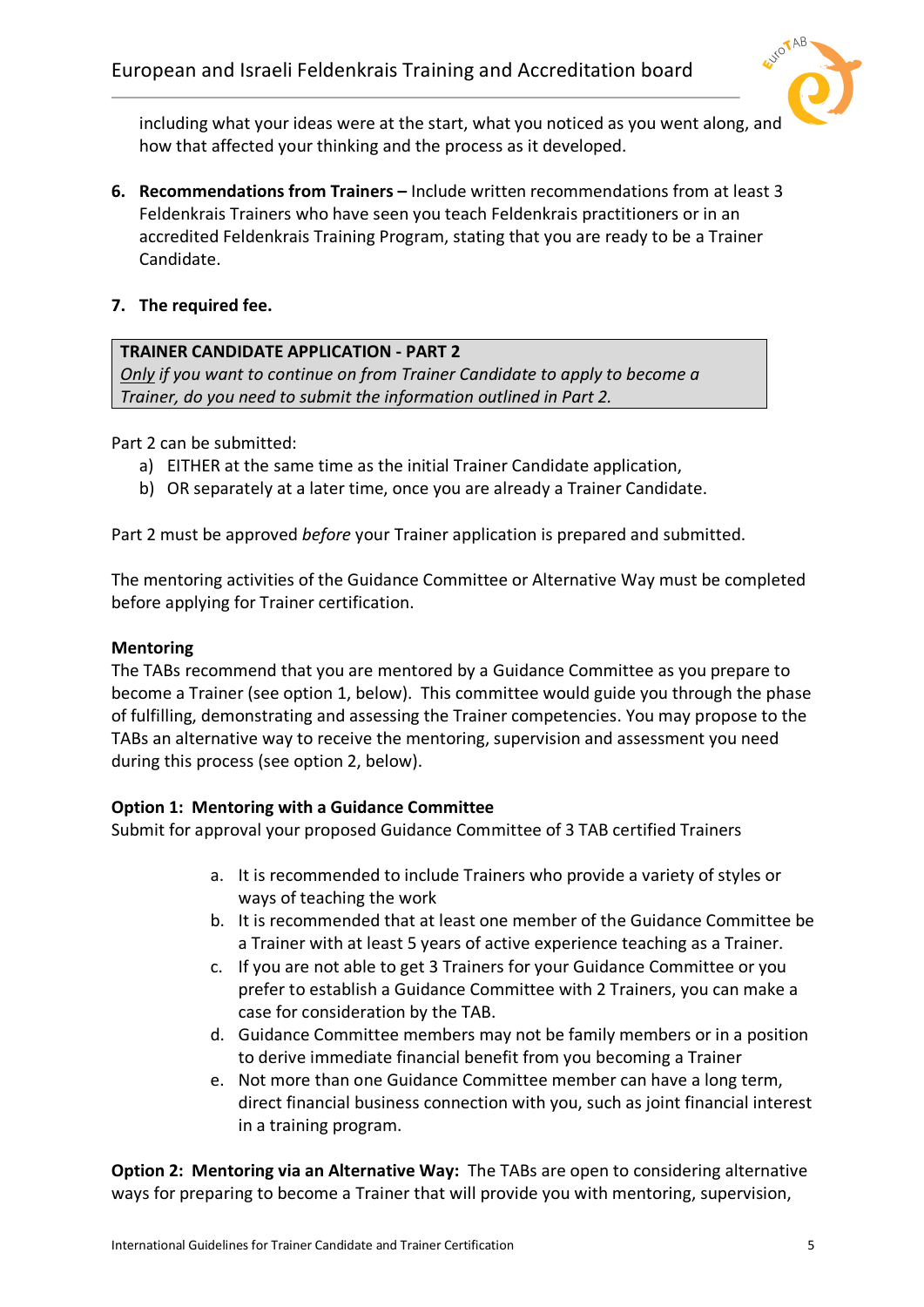

and the assessment of your demonstrated Trainer competencies. Include a description o how your alternative way will accomplish this.

### **REVIEW AND APPROVAL OF TRAINER CANDIDATE APPLICATIONS**

- 1. Your Trainer Candidate application is to be submitted to the TAB for your region. This TAB will be the shepherding TAB for your application.
- 2. The TABs will consider your application, along with the following:
	- i. **Comment from the Professional Community:** The Feldenkrais professional community will be informed of all Trainer Candidate applications and will have the opportunity to comment.
	- ii. **Ethics:** The TABs will also consider any confirmed ethics violations and related disciplinary actions currently in place.
- 3. A Trainer Candidate application will be reviewed by the shepherding TAB, plus one other TAB chosen by the shepherding TAB. Agreement by two TABs is required for approval of a Trainer Candidate application. In the event that the two TABs don't agree, the shepherding TAB may choose to send the application to one or more other TABs for review.
- 4. The TABs may request additional information if needed to complete the review of an application.
- 5. Once a decision is reached, the shepherding TAB will communicate the decision to the applicant.

# **SECTION TWO: TRAINER APPLICATION PROCESS**

### **Experience required to apply to become a Trainer:**

- a) A person must be an approved Trainer Candidate (including Part 2 of the Trainer Candidate application) prior to submitting a Trainer application.
- b) An applicant for Trainer Certification is required to have experience as an Assistant Trainer or Trainer Candidate in each of the four years of an FPTP. The TABs recognize that individual experience may vary.
	- i. Your experience must include participating in or observing the ATM and FI practicum supervision in the training.
	- ii. We recommend broad experience in all the stages of the training process.
	- iii. We recommend that the experience be gained in more than one training program, and with a variety of Trainers.

### **Components of a Trainer application:**

**1. At least 3 Trainer Competency Assessment reports, based on the Feldenkrais Trainer competencies** (see Appendix 1)

Your demonstrated Feldenkrais Trainer-level teaching competencies will be assessed through Trainer competency assessment reports, prepared and submitted by Feldenkrais Trainers who have observed you teaching in a Feldenkrais training environment.

Specific items from the Trainer Competency Profile that must be observed by Feldenkrais Trainers and addressed in their Trainer competency assessment report are the following: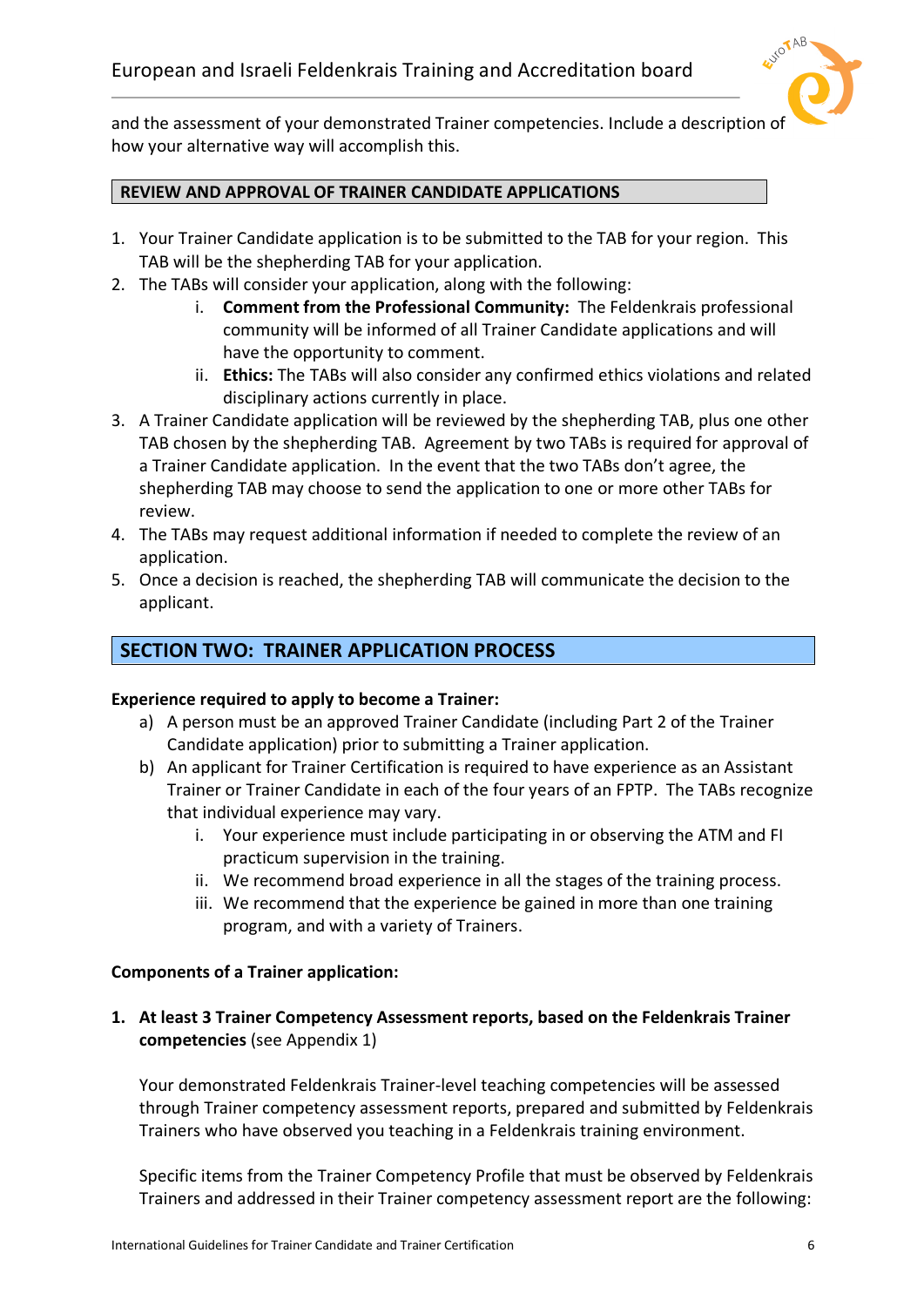

1.1, 1.2, 1.4, 1.5 3.1, 3.2, 3.3, 3.4 5.1, 5.3, 5.4, 5.5, 5.6, 5.7, 5.8 7.1, 7.2, 7.3, 7.4, 7.6, 7.7, 7.8

All other listed competencies will be assessed from the applicant's written activities. Even so, the Trainers doing the assessment reports should include in their report an assessment of all competencies on the Trainer Competency Profile with which they are familiar, as we seek the most complete picture possible.

These are not to be letters of recommendations, but reports addressing the identified Trainer competencies.

Every competency does not need to be addressed by every Trainer, but together the reports need to include sufficient assessments of all the competencies for the TABs to be confident in your skills and abilities.

The Trainers may submit these reports directly to the TAB if they choose.

- **2. Written Activities** (for more details, see the section below describing the written activities)
- **3. List of days you were observed teaching in an FPTP by your Guidance Committee members or other mentors**
- **4. Identify the accredited training programs in which you participated in, or observed, the ATM and FI practicum supervision.** Please specify whether you were an Assistant Trainer or Trainer Candidate at the time.
- **5. Updated Curriculum Vitae**
- **6. Proof of current Feldenkrais Guild /Association membership**
- **7. A statement that you have continued/maintained your own Feldenkrais professional practice.**
- **8. The required fee.**
- **9. Portfolio Materials (Optional):** You may also choose to submit:
	- a. Relevant published writings
	- b. Relevant video and audio recordings

The TABs may require additional or more detailed information, and other criteria deemed relevant to their review and decision about your application. In some cases, the TABs may require additional experience, based on your experience and the Trainer competency assessments received.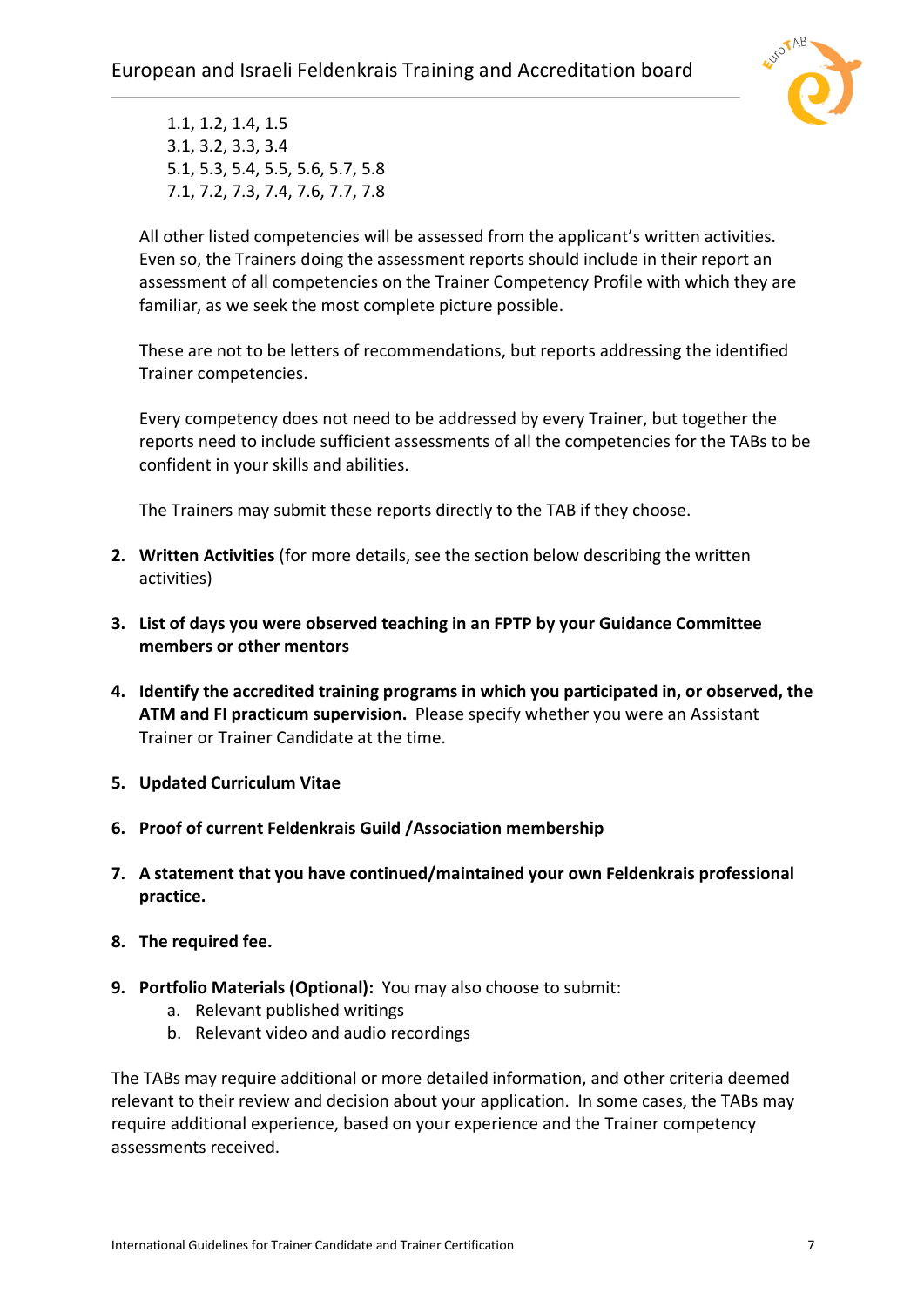

### **WRITTEN ACTIVITIES TO BE SUBMITTED WITH A TRAINER APPLICATION**

#### **For the following Written Activities:**

- Each Written Activity addresses particular Trainer competencies. These are referenced by numbers beside each activity, and need to be included in the response.
- Video and audio presentation can substitute or supplement the written materials, in some cases. If submitting video, please include some form of reflection related to the video you submit. This can be written, voice-over talking that you have added to the video, or an additional video statement. Please address your thinking over the course of the session you present including what your ideas were at the start, what you noticed as you went along and how that affected the process as it developed.
- You may address other competencies in your response to each activity.
- Responses should clearly describe your thinking and practice.

#### **Written Activity 1: Personal statement reflecting on your time as a Trainer Candidate** *(Suggested length: 2-3 pages.)*

Write about yourself, your professional experience, and your process and learning as a Trainer Candidate leading up to applying for Trainer certification.

## **Written Activity 2. Curriculum Design**

*(Suggested length: 10-15 pages) Covers Competencies: 4, 1.3, 2.1, 2.2, 2.3, 2.4 (optional), 3.5, 3.6 (optional), 3.7, 3.8, 5,2, 6.1, 6.2, 6.3, 7.5.* 

- A. **Describe the plan and teaching for at least three consecutive days which you have actually planned and taught in years three or four in a Feldenkrais Professional Training Program.** Include:
	- i. Subject/theme, and speak to the logic of the development of the themes.
	- ii. Teaching strategies.
	- iii. Sequential development.
	- iv. Student learning activities.
	- v. A series of ATM lessons from various sources pertaining to a particular functional pattern and its relationship to FI in this curriculum.
	- vi. Essential and complex issues in ATM and FI teaching.
- **B. Report on any adjustments you made during your teaching and why you made them.**
- **C. Reflect on:**
	- i. What you found to be more effective and less effective in your teaching strategies.
	- ii. How your teaching helped trainees move towards the capacity to be practitioners.
	- iii. What you might do differently, were you to teach this material again.

## **Either integrated as part of your curriculum design descriptions in A, B and C above, or addressed separately in addition to the above, include the following:**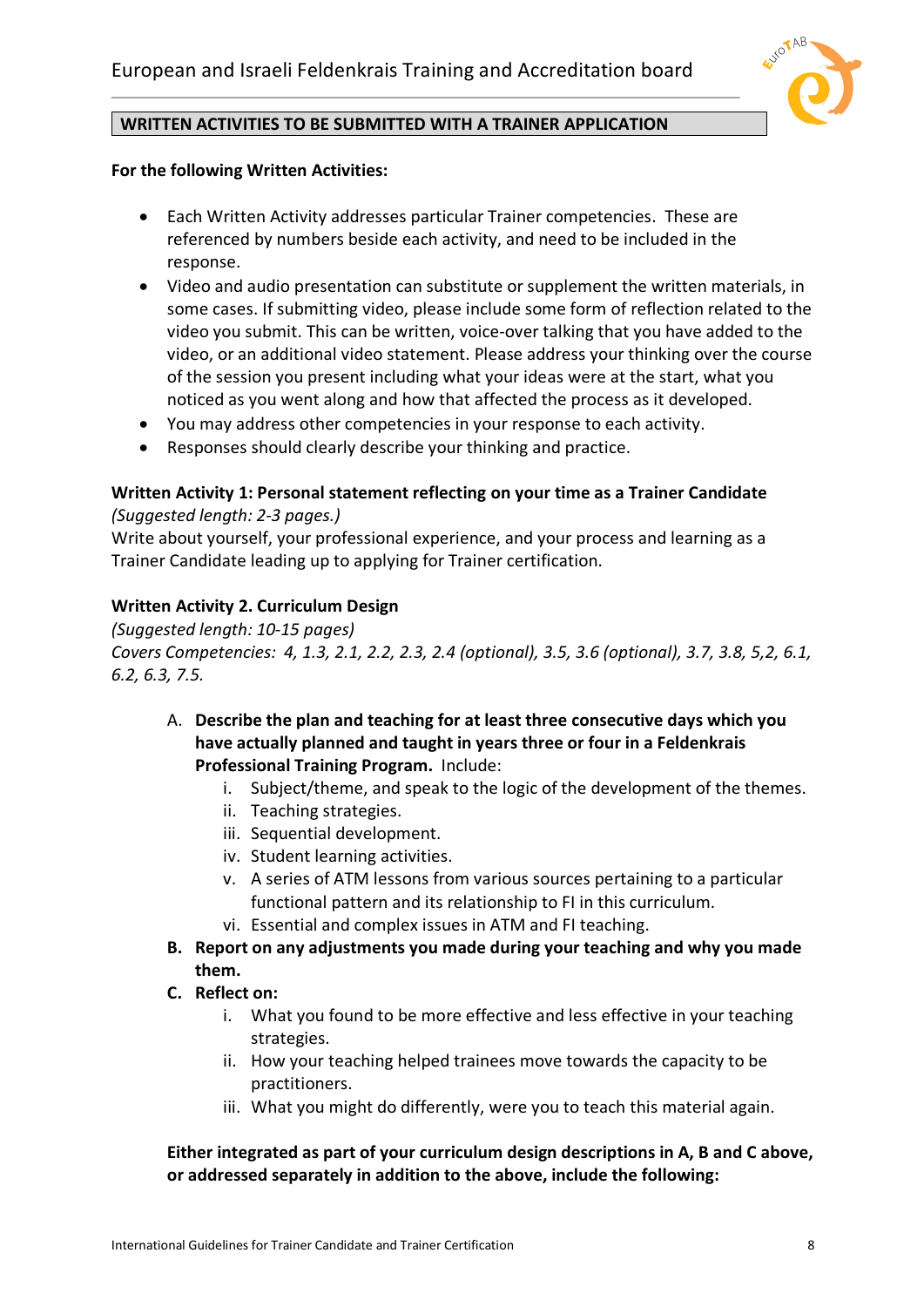

- 1. How you would use Moshe Feldenkrais' materials from various sources, to demonstrate your familiarity with the work of Feldenkrais.
- 2. An example of how you would teach a functional theme, and how you would develop it using ATM and/or FI in your curriculum.
- 3. An example of one day of curriculum describing teaching trainees how to teach ATM.
- 4. An example of how you would teach "self-organization and functional integration" to the training students.
- **5.** Articulate several important aspects of how you would create a learning environment.

# **Written Activity 3. Key Concepts**

## **A. From the Feldenkrais Method**

*(Suggested length 2-3 pages) Covers Competencies: 6.1, 6.2*

Reflect on a key concept that inspires you, from the Feldenkrais Method or from Moshe Feldenkrais' writings including the historical and cultural context, how this idea has inspired you and how it could be conveyed in a training program.

## **B. From another field**

*(Suggested length 1-3 pages) Covers Competency 6*

Discuss your learning in other fields or from your life experience that you think is relevant in a Feldenkrais training program and give an example of how you could bring it into your teaching.

### **REVIEW AND APPROVAL OF TRAINER APPLICATIONS**

- 1. Your Trainer application is to be submitted to the TAB for your region. This TAB will be the shepherding TAB for your application.
- *2.* Approval of Trainer certification will be by agreement of a minimum of 3 internationally recognized TABs.
- 3. The TABs will consider the information provided as part of the application, along with the following:
	- a. **Small Trainer Group review:** A small group of Trainers, in addition to the Trainers who have submitted competency assessment reports, may be asked to review each trainer application and give their opinions to the TABs.
	- **b. Comment from the Professional Community:** The Feldenkrais professional community will be informed of all Trainer applications and will have the opportunity to comment.
	- **c. Ethics:** The TABs will also consider any confirmed ethics violations and related disciplinary actions currently in place.
- 4. Once a decision is reached, the shepherding TAB will communicate the decision to the applicant.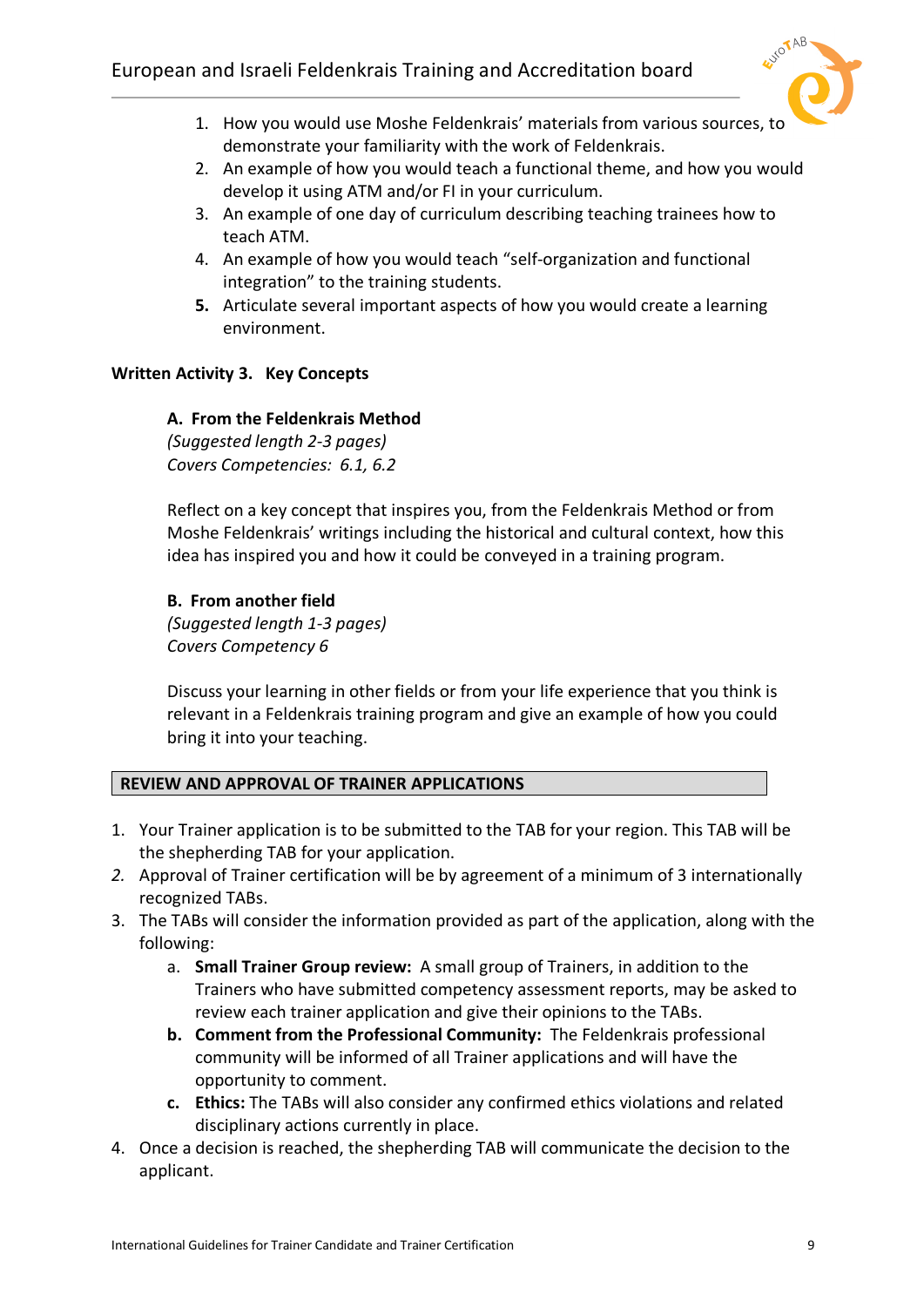

# **SECTION 3: "FAST TRACK" APPLICATION PROCESS FOR TRAINER CANDIDATE AND TRAINER, FOR HIGHLY EXPERIENCED ASSISTANT TRAINERS**

Assistant Trainers *with a minimum of 8 years as an Assistant Trainer and a minimum of 500 days working as an Assistant Trainer in accredited FPTPs* may apply for Trainer Candidate by submitting:

- 1. A Curriculum Vitae including training experience, continuing education experiences, and educational experiences;
- 2. Personal statement describing your career as a Feldenkrais practitioner, including private practice, advanced trainings you have developed and/or conducted, mentoring, and other relevant experience;
- 3. The "Conducting Advanced Trainings/Study Groups" experience requirement and written activity from the Trainer Candidate application;
- 4. Three Trainer Competency Assessments from Feldenkrais Trainers (including at least one Educational Director);
- 5. Three letters from Trainers (including at least one Educational Director) who have seen you teach, recommending that you are ready to be a Trainer Candidate and identifying areas for further development. These letters may come from the same Trainers who prepared the Trainer Competency Assessments.

Because of the extent of your previous experience as an Assistant Trainer, no Guidance Committee is required.

### **For the Trainer application:**

Complete the Trainer application requirements as outlined in Section 2, above, with the following difference:

• For the Trainer competency assessment reports, provide an update to the competency assessment reports you submitted as part of your Trainer Candidate application, showing that any Trainer competencies that you had not yet met have now been developed and met.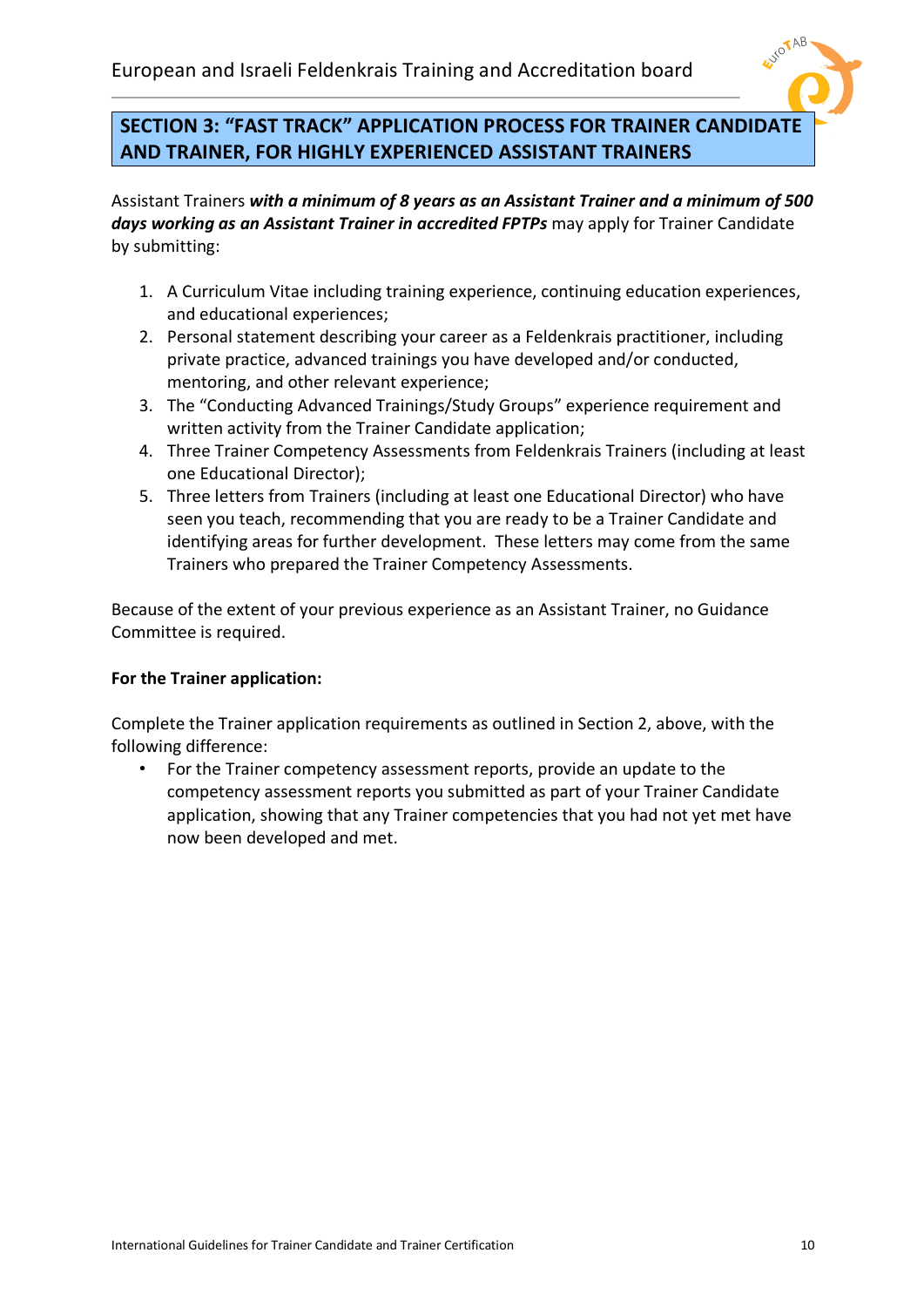

# **APPENDIX I: AREAS OF COMPETENCE FOR A TRAINER IN THE FELDENKRAIS METHOD ("TRAINER COMPETENCIES")**

# **This Profile establishes:**

- 1. a basis for assessing competencies required of Trainer Candidates in order to be a Feldenkrais Trainer
- 2. a teaching tool to guide the Trainer Candidate in his/her learning process.

# **Competency 1: The ability to teach and practice the Feldenkrais Method with a high degree of proficiency.**

# **Elements:**

- 1.1 Ability to give highly skilled Functional Integration lessons.
- 1.2 Ability to teach Awareness Through Movement<sup>®</sup> at a high level.
- 1.3 Demonstrate a working knowledge of ATM lessons taught by Moshe Feldenkrais to the public and at training programs. Knowledge of materials must include, but is not limited to: Alexander Yanai Lessons, San Francisco and Amherst Training Programs.
- 1.4 Ability to teach ATM over an extended period of time while maintaining group interest and effective learning.
- 1.5 Ability to respond flexibly and appropriately during ATM teaching, and in planning ATM teaching, to meet the individual learning needs of trainees.

# **Competency 2: Ability to teach trainees how to teach ATM lessons.**

### **Elements:**

- 2.1 Understanding the distinction between how you teach public ATMs and ATMs in training programs.
- 2.2 Ability to teach trainees how to respond to various situations and difficulties that arise in the teaching of ATM to the public.
- 2.3 Ability to present essential and complex issues in the teaching of ATM.
- 2.4 Ability to teach how to analyze ATM.

## **Competency 3: Ability to teach** *Functional Integration* **and to design learning experiences in FI practice.**

# **Elements:**

- 3.1 Ability to teach demonstration FI lessons.
- 3.2 Ability to guide trainees through an FI process giving verbal instructions as they practice.
- 3.3 Ability to verbally describe aspects of the FI process while demonstrating FI to trainees.
- 3.4 Ability to respond flexibly and appropriately at the time to emergent and changing opportunities and situations for learning in the process of teaching FI.
- 3.5 Ability to present both essential and complex issues in teaching FI.
- 3.6 Ability to lead discussions of videos of Moshe Feldenkrais giving FI lessons viewed within a training.
- 3.7 Ability to design a series of FI practices pertaining to a particular functional pattern or theme.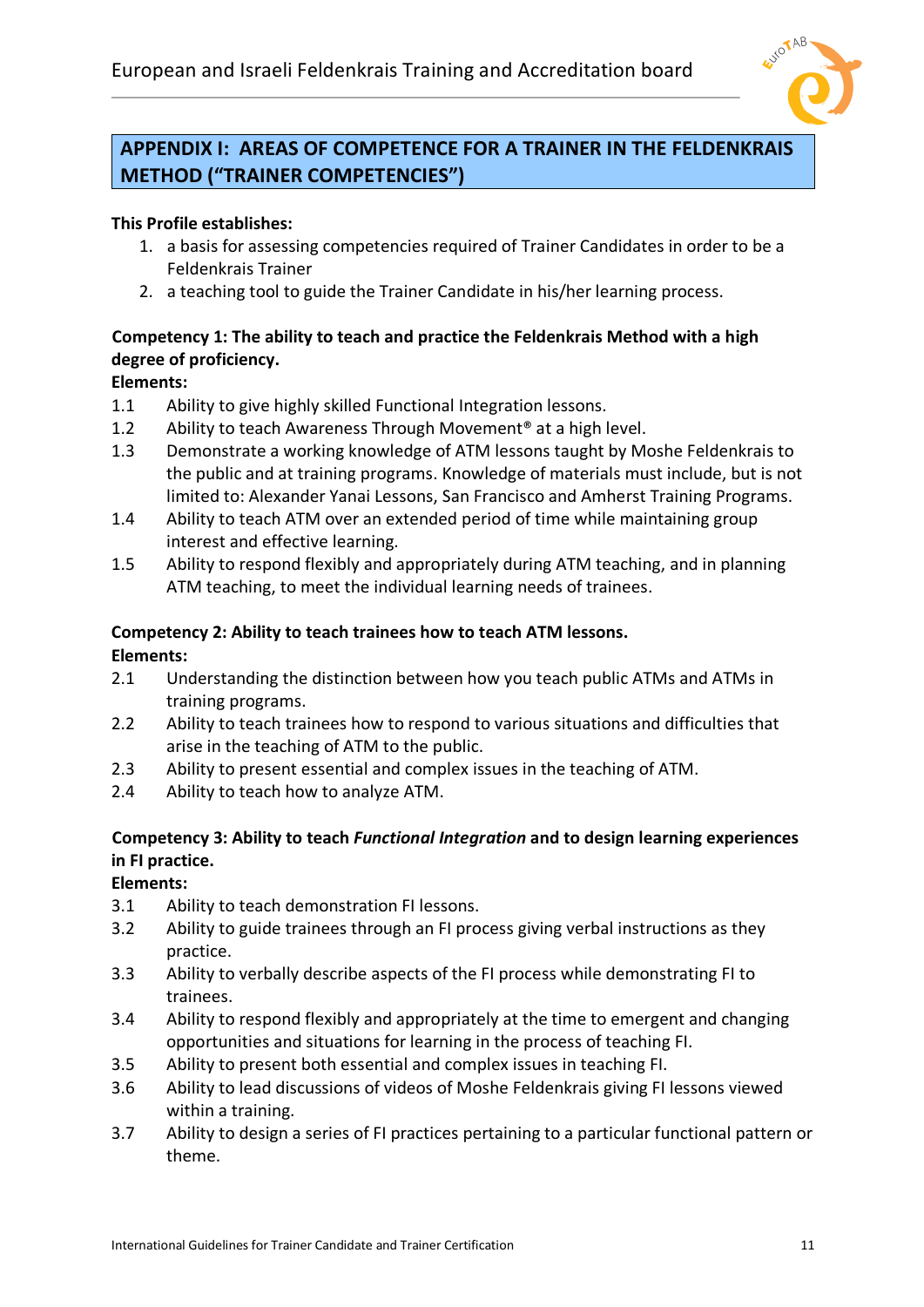

3.8 Ability to understand one's own organization while teaching FI lessons, and the abilit to model and describe the role of the effective organisation of the *Feldenkrais*  Teacher-Practitioner in the teaching of FI lessons.

## **Competency 4: Ability to develop** *Feldenkrais* **training curriculum.**

# **Elements:**

4.1 Ability to develop curriculum.

#### **Competency 5: The ability to create a learning environment. Elements:**

- 5.1 Ability to create a learning environment.
- 5.2 Ability to understand the relationship between the training environment you create and the trainee's learning.
- 5.3 Ability to hold the attention of a training group.
- 5.4 Ability to sustain your own interest and attention while teaching a training group.
- 5.5 Ability to detect and respond to shifts of attention in a training group.
- 5.6 Ability to identify and respond appropriately to trainees who are having difficulties with the training process or group process.
- 5.7 Ability to alter your own teaching plan in an appropriate and timely way to meet the needs of the training group.
- 5.8 Ability to monitor a trainee's learning and development.

## **Competency 6: The ability to communicate knowledge of the theory of the Feldenkrais Method and to draw on knowledge of related fields in teaching the Feldenkrais Method. Elements:**

- 6.1 Demonstrable knowledge of, and ability to communicate, the historical and cultural context of the Feldenkrais Method $1$ .
- 6.2 Knowledge of the published works of Moshe Feldenkrais, including books, articles and videos.
- 6.3 Demonstrable knowledge of, and ability to communicate about, a number of disciplines related to the Feldenkrais Method<sup>1</sup>.

# **Competence 7: The ability to work effectively in a group and maintain effective professional relationships.**

**Elements:**

- 7.1 Ability to lead.
- 7.2 Ability to work in a team.
- 7.3 Ability to manage group dynamics  $2$ .
- 7.4 Ability to develop and maintain professional, supportive, and respectful relationships 3.
- 7.5 Ability to be sensitive to differences in cultural nuance, experience and expression.
- 7.6 Ability to demonstrate knowledge of your own limits  $4$ .
- 7.7 Ability to teach professional and ethical standards to trainees.
- 7.8 Demonstrate an understanding of ethical conduct in relationships between teacher and client/student, Trainers and other training staff, Trainers and trainees.